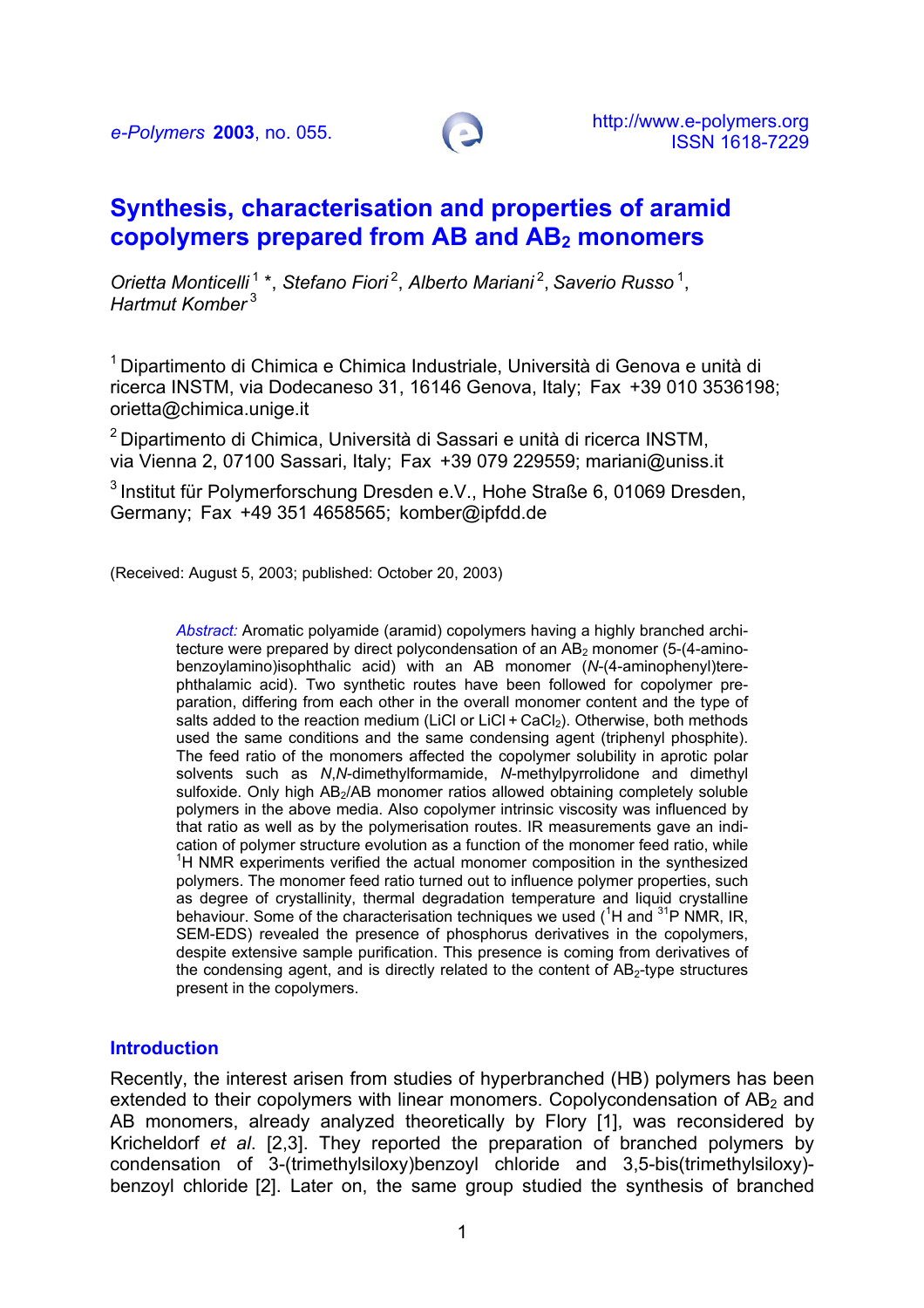copolyesters with similar main chains but with different end groups [3]. Their attention was focused on the variation of branching extent by changing the feed ratio of difunctional to trifunctional monomers.

More recently Jikei *et al*. [4,5] studied the synthesis and properties of HB aramid copolymers prepared from AB (3-(4-aminophenoxy)benzoic acid) and  $AB<sub>2</sub>$  (3,5-bis(4aminophenoxy)benzoic acid) monomers by direct polymerisation. Thermal properties (*i.e*., glass transition temperature and softening point) as well as mechanical properties turned out to be influenced by the monomer ratio.

A theoretical approach was followed by Litvinenko *et al*. [6,7], who analytically calculated the kinetics, as well as the average molecular weight and the average degree of branching for the self-condensing vinyl copolymerisation of a vinyl monomer with a molecule having a vinyl group and an initiating group (inimer). Besides polycondensation, other polymerisation methods (*e.g*., radical copolymerisation [8], cationic polymerisation [9], living anionic polymerisation [10], *etc*.) were used to prepare hyperbranched copolymers.

Solution rheology of a series of  $AB/AB$ <sub>2</sub> etherimide copolymers was studied by Markoski *et al*. [11,12]. It was found that the trend of viscosity was closely related to the distance between branches, suggesting the importance of this architectural parameter, which directly affects the properties of branched polymers.

In the present work, we report on the preparation of highly branched aromatic polyamides by copolycondensation of 5-(4-aminobenzoylamino)isophthalic acid (ABZAIA) with an AB monomer (*N*-(4-aminophenyl)terephthalamic acid) (APTA). The homopolymerisation of the  $AB_2$  monomer leads to the formation of the HB polymer poly-(ABZAIA), extensively studied in previous works of ours [13-15] and characterised by a molecular structure, in terms of the sequence of CO and NH along the branches, similar to that of poly(*p*-benzamide) (PBA), while the AB monomer used in the present study is similar to the repeating unit of poly(*p*-phenyleneterephthalamide) (PPDT), both being linear aramids of relevant interest. The resultant copolymers combine the structure and the properties of the above linear homopolymers with those of a hyperbranched system. An accurate copolymer characterisation (in terms of solubility, intrinsic viscosity, thermal degradation behaviour, crystallinity) allowed to precisely determining the influence of monomer feed ratio on the properties of the resultant materials.

# **Experimental part**

# *Materials*

*N*-Methylpyrrolidone (NMP), Aldrich, was refluxed under reduced pressure in the presence of CaH<sub>2</sub> for 8 h and distilled under the same conditions. Then, it was refluxed under reduced pressure in the presence of  $P_2O_5$  for 6 h and distilled; the treatment was repeated twice. Pyridine (Py), Aldrich, was refluxed under inert atmosphere in the presence of NaOH for 6 h and distilled; the treatment was repeated three times. LiCl, Carlo Erba, was dried for 24 h at 340°C in vacuum. Triphenyl phosphite (TPP), Aldrich, was purified by fractional distillation under reduced pressure for three times. LiCl, Carlo Erba, was dried for 24 h at 340°C in vacuum. Monomethyl terephthalate, thionyl chloride and anhydrous CaCl<sub>2</sub> (99.99%), all from Aldrich, were used as received.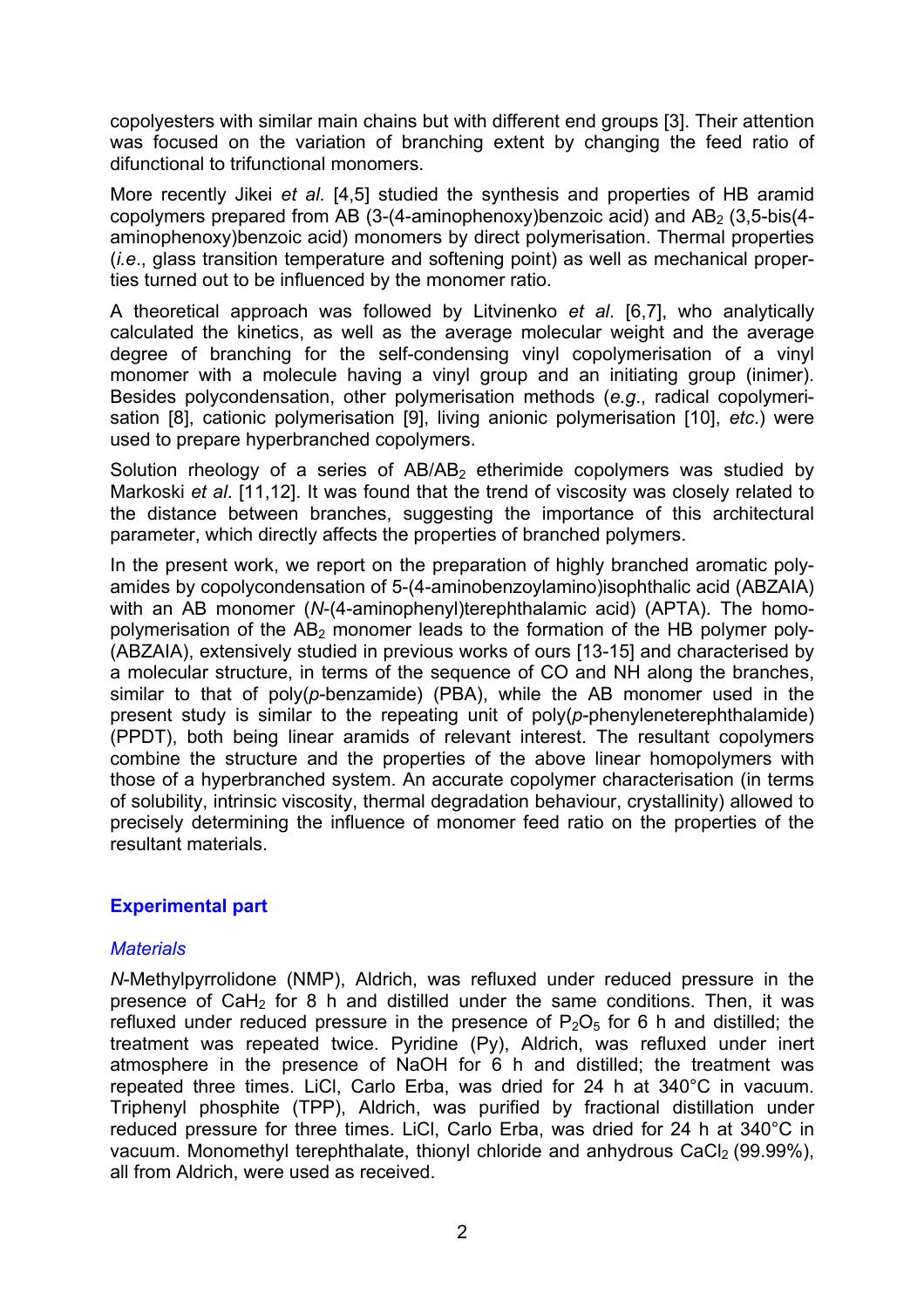## *Monomer synthesis*

The trifunctional monomers, ABZAIA and ABAMIA (Fig. 1), were synthesized following the procedures given elsewhere [13-15].

## ABZAIA monomer:

<sup>1</sup>H NMR: δ = 13.2 (s, 2H, COOH), 10.09 (s, 1H, NH), 8.64 (d, 2H, H<sub>ar</sub>), 8.15 (t, 1H, Har), 7.76 (d, 2H, Har *meta* to NH2), 6.62 (d, 2H, Har *ortho* to NH2), 5.79 (s, NH2).

IR (KBr): broad absorption band from 3700 to 2500, 1660, 1563, 1511, 1590, 1422, 1393, 1331, 1286, 1247, 802, 766 cm-1.

### ABAMIA monomer:

<sup>1</sup>H NMR: δ = 10.25 (s, 1H, NH), 8.70 (d, 2H, H<sub>ar</sub>), 8.59 (t, 1H, H<sub>ar</sub>), 7.39 (d, 2H, H<sub>ar</sub> *meta* to NH<sub>2</sub>), 6.56 (d, 2H, H<sub>ar</sub> *ortho* to NH<sub>2</sub>).

IR (KBr): broad absorption band from 3700 to 2000, 1712, 1619, 1512, 1394, 1331, 1241, 826, 740, 718, 679 cm-1.

The difunctional monomer APTA (Fig. 1) was prepared following a procedure reported in ref. [16].





## *Synthesis of HB copolymers*

As mentioned previously, two synthetic routes, named Yamazaki's and Higashi's method, respectively, were used for copolymer and homopolymer preparation. The former procedure, *i.e.*, the Yamazaki method, was described in previous works of ours for the synthesis of HB polymers from  $AB_2$  monomers [13-15] as well as for those of PBA and low molecular weight PPDT  $[17]$ . AB<sub>2</sub> monomer concentration was 0.14 M in a 5:1 v/v mixture of NMP and Py, containing also 6.7 wt.-% LiCl; [TPP]/  $[COOH]$  mole ratio was 1.1, polymerisation temperature  $(T<sub>n</sub>)$  was settled at 115<sup>°</sup>C and polymerization time  $(t_0)$  at 4 h.

Higashi's method has been used previously for the synthesis of PBA and high molecular weight PPDT [17,18]. The procedure differs from the previous one in the monomer concentration and the salts added to the reaction medium. In fact, the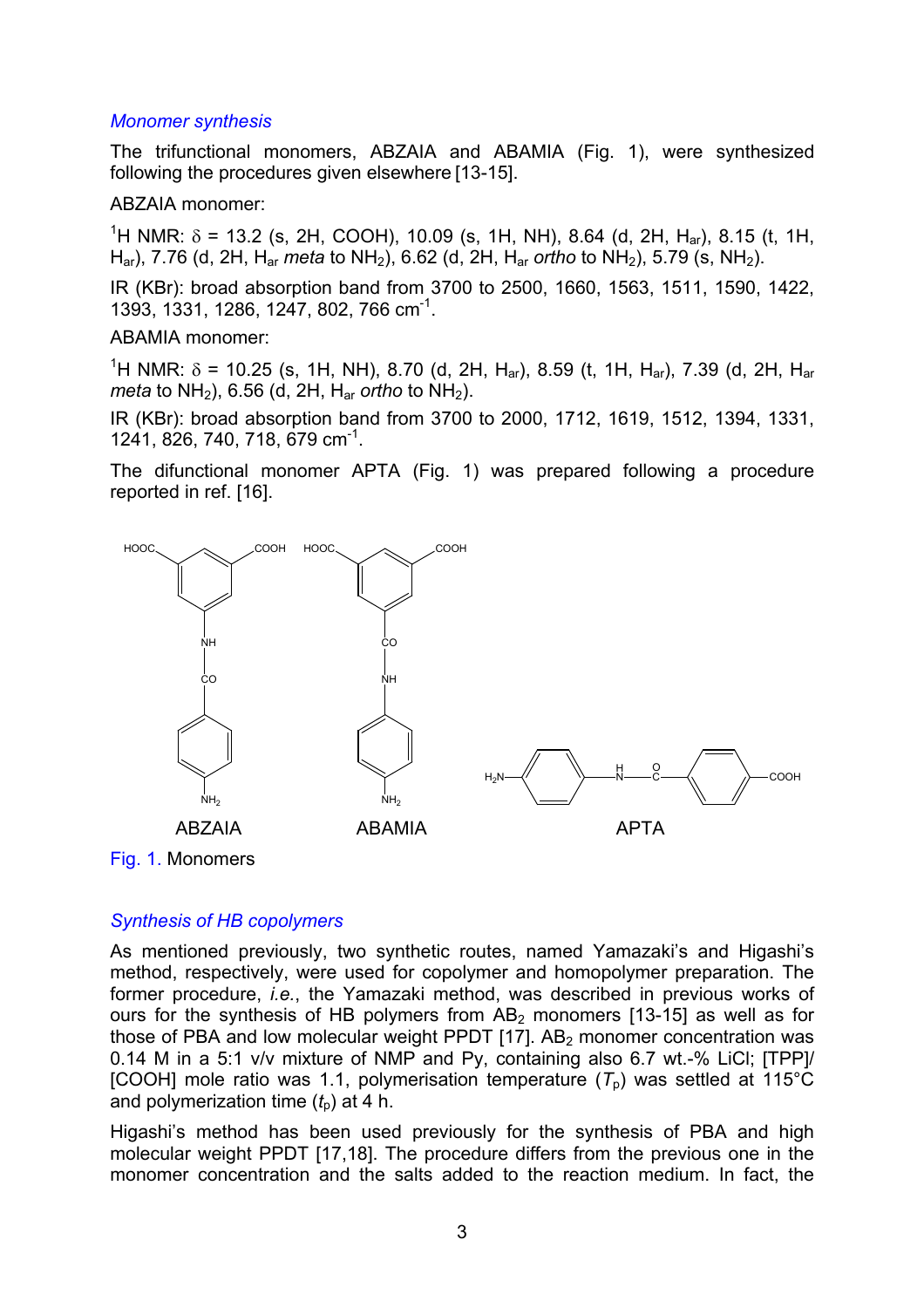polymerization was carried out using a monomer concentration of 0.083 M in a solution containing 1.7 wt.-% LiCl and 5 wt.-% CaCl<sub>2</sub>. The copolymer samples were collected by precipitation with methanol and washed in a Soxhlet with boiling methanol. Different copolymers were prepared varying the AB<sub>2</sub>/AB mole ratio.

## *Characterization techniques*

Solution viscosity was measured in a suspended level Ubbelohde viscometer at 25°C in  $96\%$  H<sub>2</sub>SO<sub>4</sub>.

Weight loss of samples as a function of temperature was determined by thermogravimetric analysis (TGA), in nitrogen atmosphere at a heating rate of 20°C/min, on a Perkin Elmer Thermal Analyzer Series 7.

TGA-FTIR measurements were carried out using a Pyris 1 TGA equipped with a TG-IR interface and a thermal analysis gas station (Spectrum GX). The same conditions as reported for the thermogravimetric analysis were employed.

Optical properties of poly(ABZAIA) solutions were investigated with a microscope Polivar Pol. Reichert Jung.

FTIR spectra were recorded with a Bruker IFS66 spectrometer on KBr pellets.

The degree of crystallization was evaluated via X-ray diffraction. Wide-angle X-ray scattering (WAXS) intensity profiles were collected with a Philips PW 1830 powder diffractometer (Ni-filtered Cu  $K_{\alpha}$  radiation).

Phosphorus derivative concentration was measured via SEM-EDS analysis on a Leo Steroscan-440 scanning electron microscope, equipped with an EDS (energy dispersion spectroscopy) system (Oxford Link-Gem).

 $1$ <sup>1</sup>H and  $31$ P NMR spectra were recorded on a Bruker DRX 500 NMR spectrometer operating at 500.13 MHz for <sup>1</sup>H and at 202.45 MHz for  $3^{1}P$ . Dimethyl sulfoxide (DMSO- $d_6$ ) was used as solvent and internal standard ( $\delta(^1H)$  = 2.50 ppm). The <sup>31</sup>P NMR spectra were referenced to external  $H_3PO_4$  ( $\delta(^{31}P)$  = 0 ppm).

## **Results and discussion**

Copolymers were prepared varying the mole ratio of the monomers (ABZAIA and APTA) in the reaction medium, using both Yamazaki's and Higashi's methods. Tab. 1  $(5<sup>th</sup>$  column) and Tab. 2 (3<sup>rd</sup> column) give the intrinsic viscosity data of the prepared copolymers and those of the linear and hyperbranched related polymers, poly(APTA) and poly(ABZAIA), respectively, for the two methods.

In order to test the reproducibility of the synthesis, some polymerisations have been doubled and are marked with (1) and (2). In the above tables the solubility data and the onset of their thermal degradation temperatures are also shown.

Examining the above tables, it appears evident that copolymer [n] strongly depends on both the monomer ratio  $AB_2/AB$  and the synthetic conditions used. Before discussing the results in detail, some preliminary considerations have to be drawn.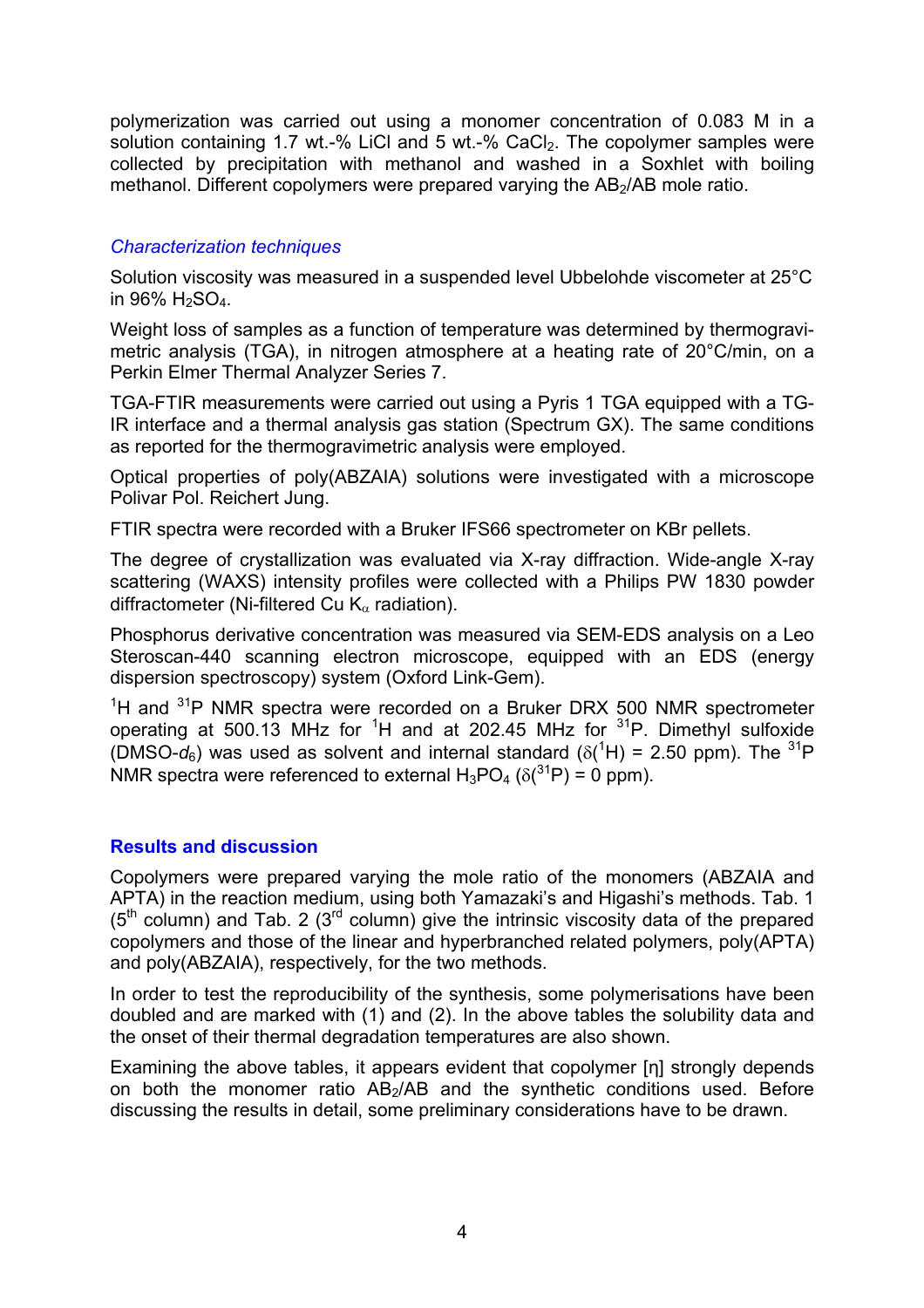| Entry          | Sample code     | AB <sub>2</sub><br>Monomer | AB <sub>2</sub> /AB<br>mole<br>ratio | $[n]$ <sup>a)</sup><br>in<br>dL/g | Solubility<br>in DMF,<br>DMAc,<br>DMSO,<br><b>NMP</b> | Solubility<br>in $H_2SO_4$ | Solubility in<br>DMAc +<br>3 wt.-%<br>LiCl | Solubilty in<br>DMAc +<br>$6 wt. -%$<br>LiCl | $\tau_{\text{\tiny onset}}$<br>in °C |
|----------------|-----------------|----------------------------|--------------------------------------|-----------------------------------|-------------------------------------------------------|----------------------------|--------------------------------------------|----------------------------------------------|--------------------------------------|
|                | poly(APTA)Y(1)  | <b>ABZAIA</b>              | 0/100                                | 0.80                              |                                                       | ٠.                         |                                            |                                              | 536                                  |
| $\overline{2}$ | poly(APTA)Y(2)  | <b>ABZAIA</b>              | 0/100                                | 0.94                              |                                                       | $\ddot{}$                  |                                            |                                              |                                      |
| 3              | ABZAPT9Y        | <b>ABZAIA</b>              | 9/91                                 | 2.20                              |                                                       | ÷.                         |                                            |                                              |                                      |
| 4              | ABZAPT25Y(1)    | <b>ABZAIA</b>              | 25/75                                | 3.25                              |                                                       | ÷                          |                                            |                                              | 448                                  |
| 5              | ABZAPT25Y(2)    | <b>ABZAIA</b>              | 25/75                                | 3.00                              |                                                       | ÷                          |                                            |                                              |                                      |
| 6              | <b>ABAMAPTA</b> | <b>ABAMIA</b>              | 25/75                                | 3.00                              |                                                       | ÷                          |                                            |                                              |                                      |
| 7              | ABZAPT50Y(1)    | <b>ABZAIA</b>              | 50/50                                | 0.85                              |                                                       | ÷                          |                                            |                                              |                                      |
| 8              | ABZAPT50Y(2)    | <b>ABZAIA</b>              | 50/50                                | 1.84                              |                                                       | ÷                          |                                            |                                              |                                      |
| 9              | ABZAPT75Y       | <b>ABZAIA</b>              | 75/25                                | 0.47                              |                                                       | ÷.                         |                                            | $\pm$                                        | 296                                  |
| 10             | ABZAPT91Y       | <b>ABZAIA</b>              | 91/9                                 | 0.34                              | $\ddot{}$                                             | $+$                        | $\ddot{}$                                  | +                                            | 267                                  |
| 11             | poly(ABZAIA)Y   | <b>ABZAIA</b>              | 100/0                                | 0.35                              | $\ddot{}$                                             | ٠                          | $\ddot{}$                                  | ٠                                            | 270                                  |

Tab. 1. Characterization of copolymers from ABZAIA/APTA prepared using Yamazaki's (Y) method

a) At  $25^{\circ}$ C; 96% H<sub>2</sub>SO<sub>4</sub>.

DMF: *N*,*N*-dimethylformamide; DMAc: *N*,*N*-dimethylacetamide; DMSO: dimethyl sulfoxide; NMP: *N*-methylpyrrolidone. *T*onset: Temperature of the onset of thermal degradation.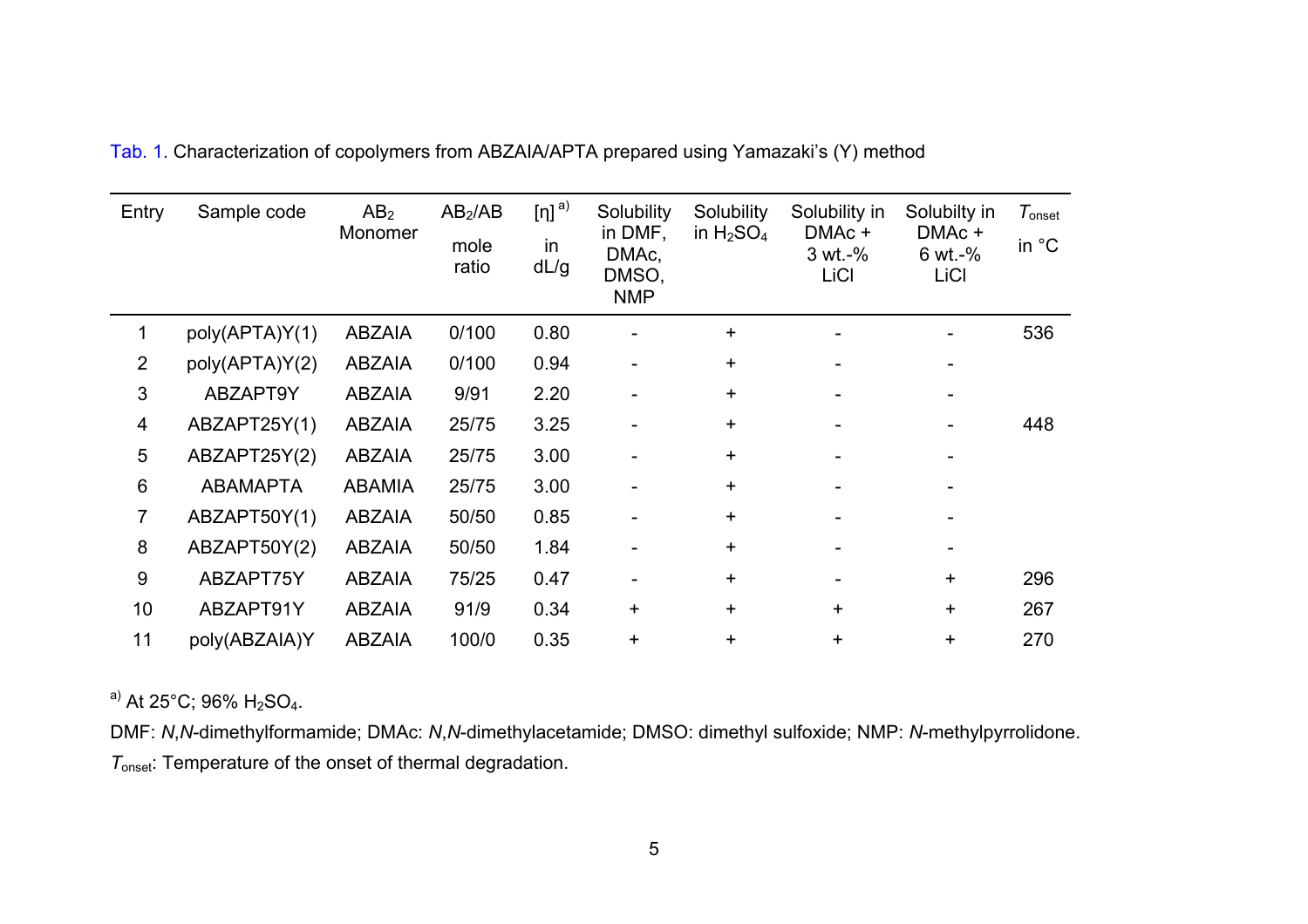| Sample code     | AB <sub>2</sub> /AB<br>mole<br>ratio | $[n]$ <sup>a)</sup><br>in $dL/g$ | Solubility in<br>DMF, DMAc,<br>DMSO, NMP | Solubility in<br>$H_2SO_4$ | $\tau_{\hbox{\tiny onset}}$<br>in $^{\circ}$ C |
|-----------------|--------------------------------------|----------------------------------|------------------------------------------|----------------------------|------------------------------------------------|
| poly(APTA) [17] | 0/100                                | 4.3                              |                                          |                            |                                                |
| poly(APTA)H     | 0/100                                | 8.40                             |                                          | ٠                          | 572                                            |
| ABZAPT25H       | 25/75                                | 2.20                             |                                          | $\ddot{}$                  |                                                |
| ABZAPT50H       | 50/50                                | 0.72                             | -                                        | $\ddot{}$                  | 293                                            |
| poly(ABZAIA)H   | 100/0                                | 0.34                             | ٠                                        | ٠                          | 286                                            |

Tab. 2. Characterization of copolymers from ABZAIA/APTA prepared using Higashi's (H) method

 $^{a)}$  At 25°C; 96% H<sub>2</sub>SO<sub>4</sub>.

First, the growth of a linear aramid structure is greatly influenced by the poor solubility of the macromolecule in the reaction medium while, owing to the much easier and higher solubility of the HB structure, hyperbranched polymer formation is less affected by the solvent power of the reaction medium. In this respect, Higashi's method, which involves the use of LiCl and  $CaCl<sub>2</sub>$  and lower monomer concentration, has a better solvent power and thus favours the formation of a linear aramid characterised by higher viscosity (8.40 dL/g) (Tab. 2). On the contrary, polymers prepared using Yamazaki's procedure exhibit lower viscosity (Tab. 1).

The sample poly(APTA)H deserves a more detailed comment as it holds an intrinsic viscosity value much higher than that reported by Preston *et al*. [19], although the same monomer and the same synthetic method were used. The discrepancy might be due to the different purification level for all reagents and solvent medium components reached in the two laboratories because, as described in a previous work of ours [17], the above reaction parameter plays an important role on both polyamidation kinetics and polymer molar masses. Detailed comments of this specific result are the subject of a forthcoming paper [16].

As far as Yamazaki's method is concerned, it is reasonable that, by increasing the ratio AB<sub>2</sub>/AB, the polymer, which is more branched and consequently more soluble in the reaction medium, can grow further forming longer chains. This phenomenon can explain the peculiar trend (Fig. 2, open points), with a  $[n]$  maximum *vs.* AB<sub>2</sub> content derived by two opposite effects: increased solubility and more compact shape of the copolymer chain. Conversely, Higashi's conditions, which are the most favourable for the growth of linear chains, show (full points) a regular, monotonic decrease of [η] when increasing the  $AB<sub>2</sub>$  monomer content.

For both methods, by further increasing of the concentration of  $AB<sub>2</sub>$  monomer, the polymer viscosity decreases, mainly as a consequence of the formation of a highly branched quasi-globular structure. It is remarkable that the two curves initially cross over and finally super-impose each other. In other words, Higashi's conditions are better than Yamazaki's at low  $AB_2$  content  $(< c. 15%)$  and less favourable in the region from 15 to *c*. 50%. Differences become negligible at higher AB<sub>2</sub> concentrations up to the neat poly(ABZAIA):  $[n] = 0.35$  dL/g by Yamazaki's method, 0.34 dL/g by Higashi's recipe, thus confirming that both solvent media have similar solvent power for these highly branched structures.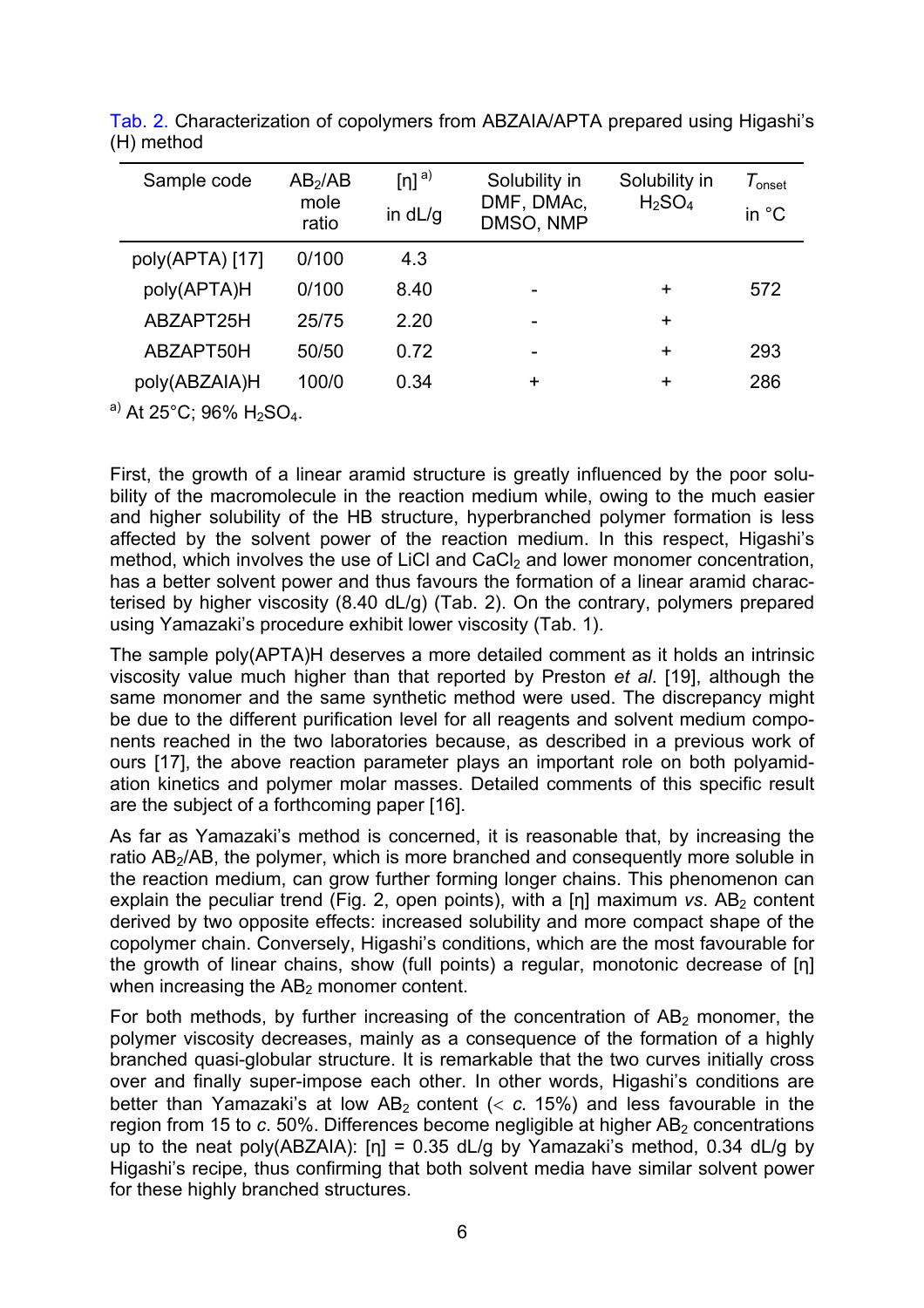

Fig. 2. [η] as a function of the trifunctional monomer mole fraction in the monomer feed (○ samples prepared via Yamazaki's method, ● samples prepared via Higashi's method)

In order to prove the influence of the specific  $AB_2$  monomer structure on the copolymer properties, another AB<sub>2</sub> monomer named ABAMIA, which holds NH and CO groups in an inverted central position with respect to ABZAIA, has been used (Fig. 1b). As far as linear polymers are concerned (*e.g*., PPDT *vs.* PBA), a similar difference in the sequence of CO and NH leads to materials characterised by rather different properties (viscosity, solubility, mechanical properties, *etc*.). As shown in Tab. 1 (entry 6 *vs*. 5) copolymer features such as intrinsic viscosity and solubility do not seem to be influenced by the use of either comonomer.

All samples have been found soluble in  $H_2SO_4$ , while solubility in organic solvents (DMF, DMAc, DMSO, and NMP) was dependent on copolymer composition. Only at  $AB<sub>2</sub>$  content  $> 90\%$  good solubility was found. Namely, sample ABZAPT91Y (entry 10, Tab. 1), prepared with the highest  $AB<sub>2</sub>/AB$  monomer ratio (91/9), was completely soluble in all organic solvents of the list, analogously to the neat HB polymers poly- (ABZAIA)Y and poly(ABZAIA)H. This finding, together with the low [η] value, is a proof of copolymer structure evolution, which, when increasing the concentration of  $AB<sub>2</sub>$  monomer, goes from a linear to a highly branched one. The latter architecture, characterised by a large number of functional end groups and a close-to-globular three-dimensional structure, determines peculiar material properties.

As already reported [20], the presence of some specific salts in the solvent medium greatly improves polymer solubility. We have found that the sample ABZAPT75Y, insoluble in neat DMAc, becomes completely soluble in a DMAc solution containing 6 wt.-% LiCl. Thus, we have proved the possibility to prepare a sample, characterized by an intermediate structure between a linear and a HB aramid, which keeps the properties of a completely hyperbranched polymer (*i.e*., low viscosity and high solubility).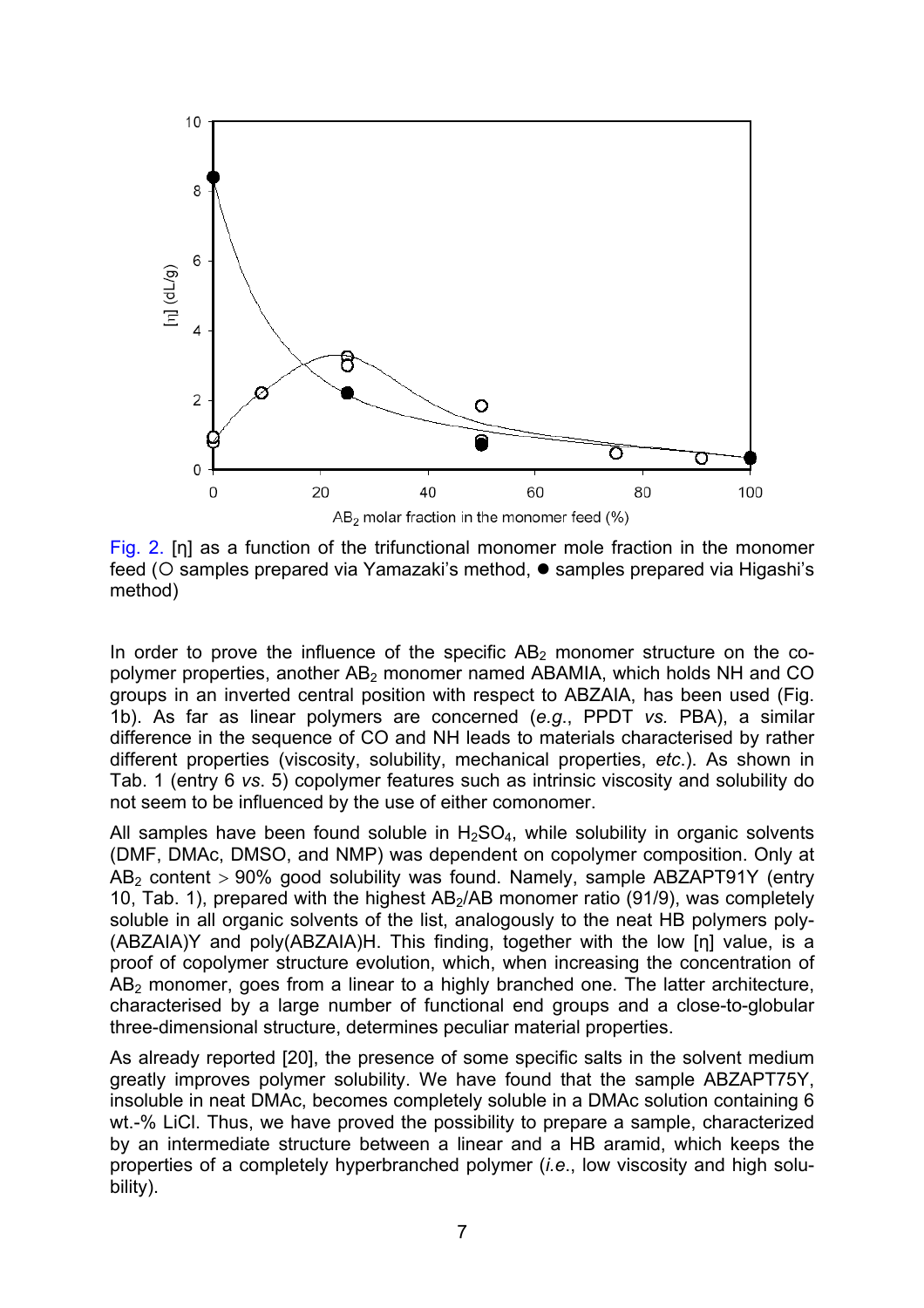#### *Copolymer structural investigation*

Copolymer samples obtained from different monomer ratios were characterised by FTIR. As most of the synthesised copolymers were insoluble in organic solvents, it was not possible to prepare their films on NaCl window; KBr pellets were used and the spectra show some scattering. As an example, spectra recorded for the homopolymers, poly(APTA)Y(1) and poly(ABZAIA)Y, and for the copolymer ABZAPT75Y are shown in Fig. 3.



Fig. 3. FT-IR spectra of (a) the copolymer ABZAPT75Y, (b) the homopolymer poly(ABZAIA)Y, and (c) the homopolymer poly(APTA)Y(1)

The linear polymer poly(APTA)Y(1) shows absorption maxima at 3320 (N-H), 1646  $(C=O$  amide), 1540 (ring band) and 1513 cm<sup>-1</sup> (CNH). In the region below 1400 cm<sup>-1</sup> several skeletal absorption bands are present: 1405 (*para*-substituted benzene), 1315 (CNH and ring bands), 1258 (C-O), 825 cm-1 (*para*-substituted benzene). By comparing its IR spectrum to that of the hyperbranched polymer poly(ABZAIA)Y, a significant difference in the region between  $3500$  and  $2000$   $cm^{-1}$  occurs and is caused by absorption bands attributed to terminal groups  $NH<sub>2</sub>$  and COOH. Indeed, going from the linear to the HB structure, the number of end groups greatly increases while the CO…HN interactions decrease. Furthermore, in the spectrum of the sample poly(ABZAIA)Y, new absorption bands are found at 1450 and 1280  $cm^{-1}$ , together with a strong absorption at  $956 \text{ cm}^{-1}$ . These bands seem to be related to the branched structure as their intensity increases by increasing the monomer feed ratio AB2/AB. The spectrum of the copolymer ABZAPT75Y, despite its intermediate composition, turns out to be very close to that of the sample poly(ABZAIA)Y.

As will be demonstrated further on in detail, it is possible to hypothesize that the above absorption maxima are caused by the presence of phosphorus derivatives entrapped in the polymeric structure, coming from the triphenyl phosphite used in the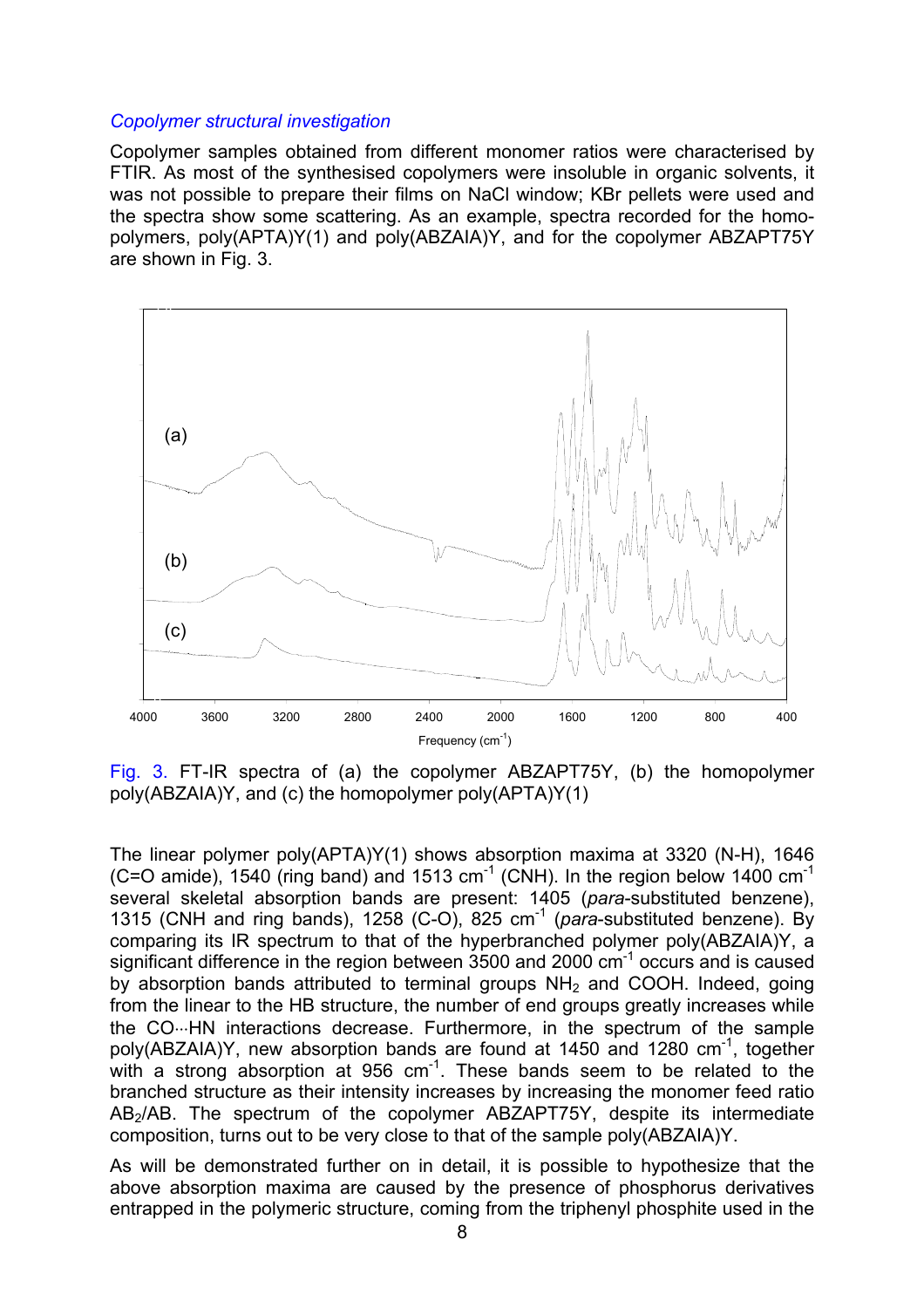synthesis as the condensing agent. In fact, the band at  $1280 \text{ cm}^{-1}$  is characteristic of the C-O bond of a phenoxy group, while that at 956  $cm<sup>-1</sup>$  is a peculiar band of pentavalent phosphorus compounds linked to P-O stretching.

In order to prove the presence of phosphorus in the synthesized samples and to verify its occurrence in relation to the polymeric structure, SEM-EDS measurements were carried out. In Fig. 4 phosphorus concentration is reported as a function of  $AB<sub>2</sub>$ concentration in the monomer feed. It appears evident that the entrapped amount of this element, which is relatively low for the linear aramid, sharply increases in the branched copolymers and reaches its maximum for an  $AB<sub>2</sub>$ -unit content  $> 75\%$ .



Fig. 4. Phosphorus concentration as a function of the  $AB<sub>2</sub>$  mole fraction in the monomer feed ( $\circ$  samples prepared using Yamazaki's method,  $\bullet$  samples prepared using Higashi's method)

As all samples were purified following the same procedure, the above finding demonstrates the very difficult removal of phosphorus compounds from the dense and *quasi*-globular highly branched structure, also characterised by a high concentration of terminal groups.

Besides FTIR characterisation, the structure of our copolymers has been studied by <sup>1</sup>H NMR. In previous works [21,22] we proved the possibility to exploit the NMR technique in order to characterise in detail the fine structure of HB polymers prepared either from an  $AB_2$  monomer (ABAMIA) or from  $A_2$  (*p*-phenylenediamine) +  $B_3$ (trimesic acid) reactants.

In contrast to those HB polymers, more complex spectra are expected for poly- (ABZAIA) due to the different substitution patterns of the 1,3,5-trisubstituted benzene (two C=O and one NH group) and the 1,4-disubstituted unit (one C=O and one NH group). In fact, several signals can be observed in the relevant chemical shift region between 7.7 and 9 ppm. Unfortunately, an assignment to positions 1 (1',1'') to 4 (4') in the linear (L), dendritic (D), and terminal (T) units of poly(ABZAIA) (Fig. 5) was not possible.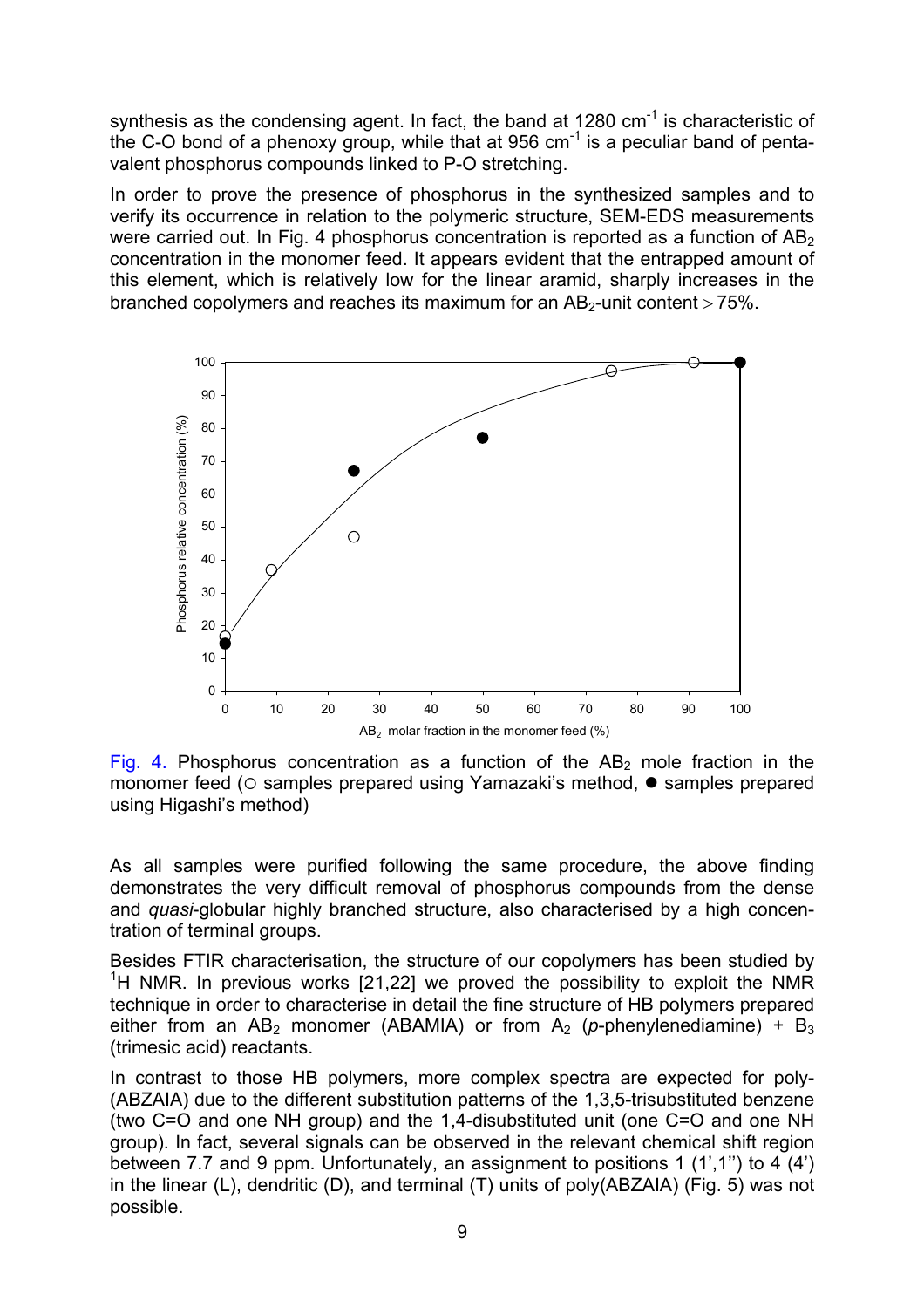

Fig. 5. Structural units of poly(ABZAIA) and copolymers

After the insertion of comonomer AB in the HB polymer structure, it is necessary to consider also the b' unit. Because the signals of protons 5 of this unit at 7.81 ppm are not overlapped by other signals, the content of the bifunctional monomer (b' unit) incorporated in the polymer can be calculated assuming that all signals between 7.9 and 9 ppm are caused by the remaining aromatic protons of the polymer.

We have focused our attention on two samples soluble in DMSO: the hyperbranched polymer poly(ABZAIA)Y and the copolymer ABZAPT91Y, prepared from the AB<sub>2</sub>/AB feed ratio 91/9. <sup>1</sup>H NMR spectra of the aforementioned polymers are shown in Fig. 6. The AB<sub>2</sub>/AB monomer ratio of sample ABZAPT91Y, calculated from its  ${}^{1}H$  NMR spectrum, was found to be 88/12, a value very close to the feed ratio of the monomers.

Analyzing the entire spectra of the above samples, it is possible to identify signals in the region between 7.6 and 6.9 ppm, which do not belong to the polymers themselves. As already mentioned, these signals can be attributed to the presence of phosphorus derivatives. 31P NMR measurements allowed studying the nature of these compounds. The sample poly(ABZAIA)Y gave the spectrum shown in Fig. 7.

The signals appear in two spectral regions: at about 11 ppm (X,X') and at about -11 ppm (Y,Y'). Neither the condensing agent TPP nor diphenyl phosphite, which is a coproduct of the direct polyamidation reaction [23], causes these signals. A one-bond P-H coupling could not be observed. From a  ${}^{31}P, {}^{31}P$  COSY spectrum it could be proved that one compound contains two different phosphorus moieties  $(X,Y)$ ;  $J_{PP}$  = 40 Hz). By comparison with literature data [24], we incline to assign the B/B' region to a HOP(O)(OPh)(OR) or HOP<sup>+</sup>(OPh)<sub>2</sub>(OR) structure with R = Ph for Y and R = P-containing X' for Y'. Signals in region X/X' may be caused by phosphonic acid ester structures formed by a P-O-Ph to P(O)Ph rearrangement. However, a clear structural identification for X, X'Y', and Y was not possible due to their low concentration and inclusion in the polymer. Nevertheless, we believe that charged sites and/or acidic groups resulting in ionic interactions with the polymers are the reason for the strong inclusion of these P-compounds in the polymer.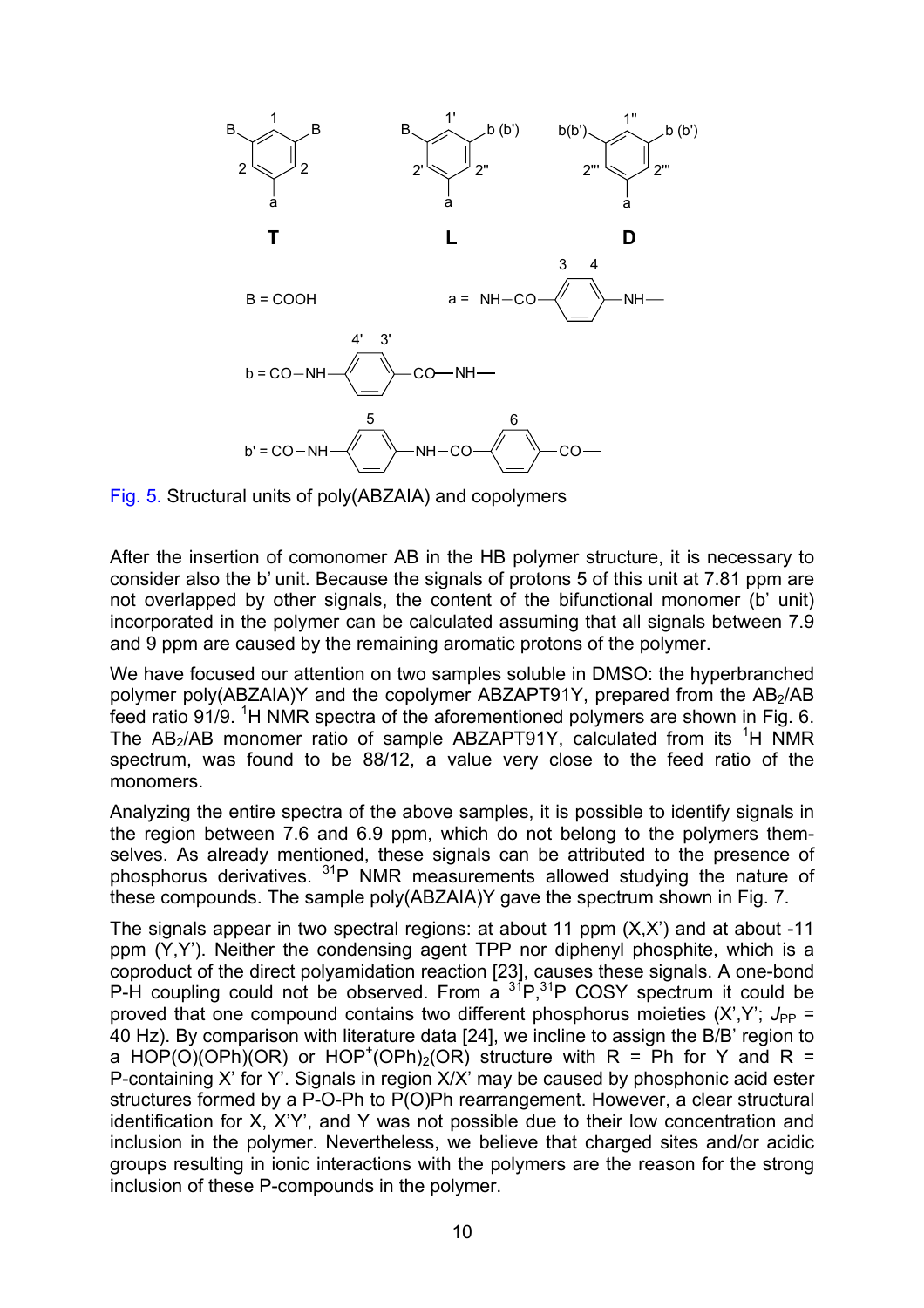

Fig. 7. 31P NMR spectrum of poly(ABZAIA)Y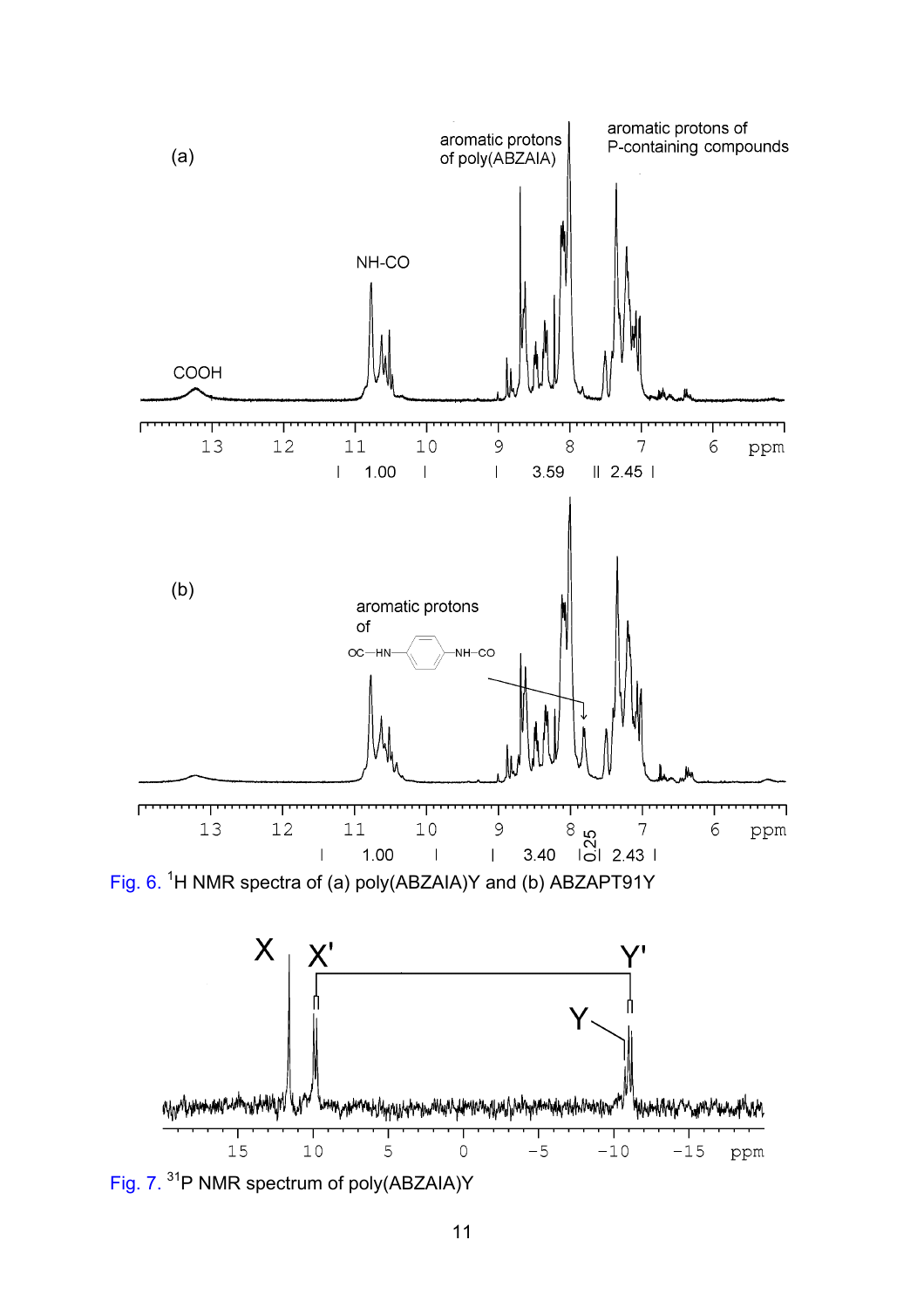### *Copolymer crystallinity*

Most of the hyperbranched polymers reported in literature are amorphous, although the linear analogous are known as crystalline polymers [25]. As far as our systems are concerned, linear PPDT-type polymers are highly crystalline, whereas HB aramids having a molecular structure similar to that of PPDT were found to be completely amorphous. On this basis, it is relevant to study the influence of the trifunctional/difunctional monomer ratio on copolymer crystallinity.

The degree of crystallinity,  $x_c$ , evaluated with the WAXS technique, is given by:

$$
X_c(\%) = \frac{A_c}{A_c + A_a} \times 100
$$

where  $A_a$  is the area due to amorphous diffusion and  $A_c$  is the area of the crystalline peak.

As an example, the spectra of four samples (poly(APTA)Y(1), ABZAPT9Y, ABZAPT25Y(1), ABZAPT50Y) are shown in Fig. 8. Linear homopolymers and copolymers, both prepared using Higashi's method, are characterised by similar spectra.



Fig. 8. WAXS intensity profiles of the samples: (a) poly(APTA)Y(1), (b) ABZAPT9Y, (c) ABZAPT25Y(1), (d) ABZAPT50Y

The WAXS intensity profile of the sample ABZAPT50Y, completely amorphous, has been used to draw the amorphous halo.  $x_c$  values of several copolymers and homopolymers, calculated from the equation given above, are listed in Tab. 3.

As predictable from the change of the polymeric structure, a higher content of  $AB<sub>2</sub>$ co-monomer in the monomer feed leads to the formation of increasingly amorphous copolymers. However, it is interesting to point out the possibility to obtain copolymers characterised by a partially branched structure and not completely amorphous.

Furthermore, the use of different synthetic methods seems to influence not only [η], but also the crystallinity of the resultant homopolymer. Indeed, compared to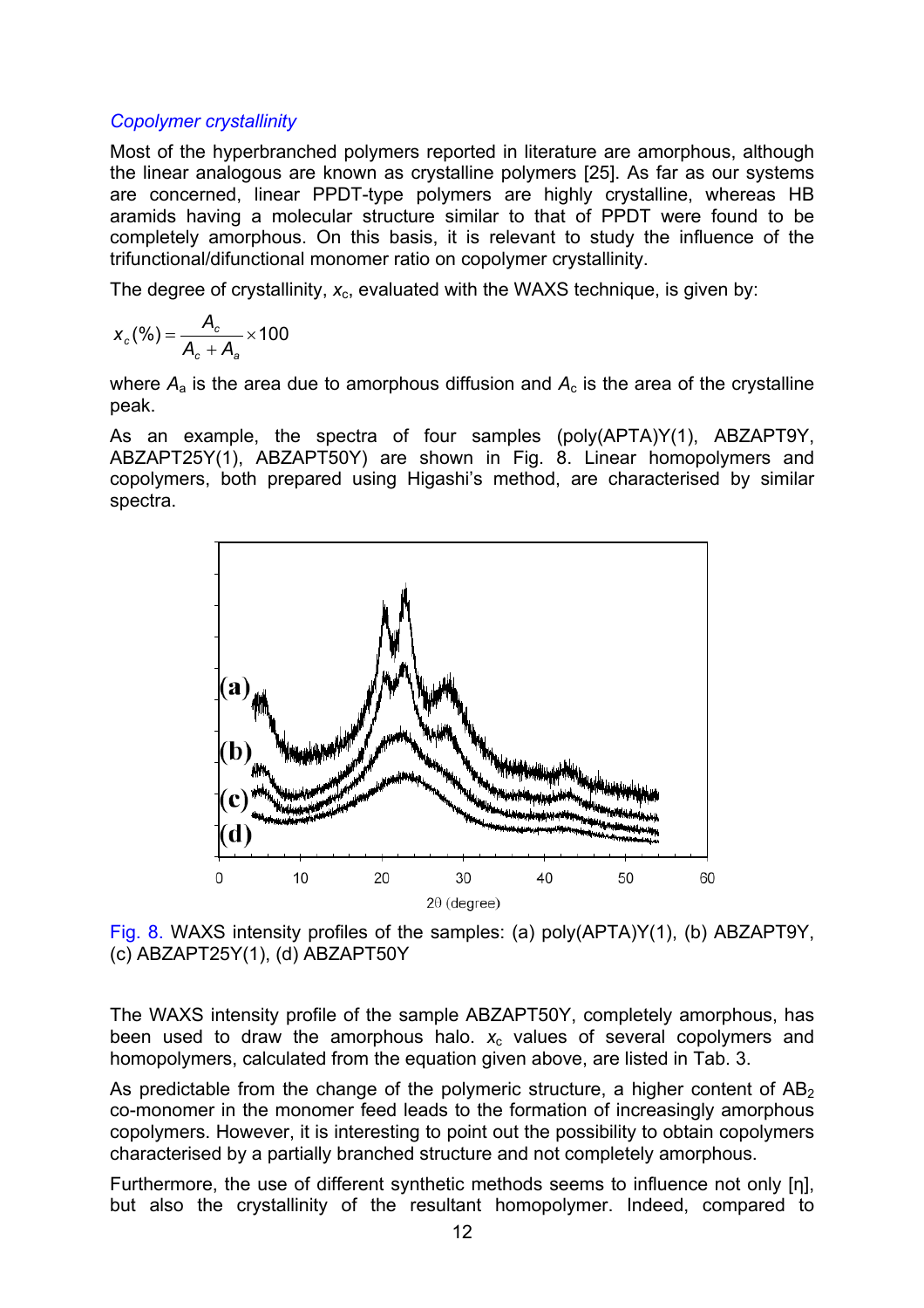Yamazaki's method, Higashi's conditions lead to the formation of more crystalline poly(APTA) (*c*. 24% *vs*. 18%).

| Sample code    | AB <sub>2</sub> /AB | $x_c$ in % |
|----------------|---------------------|------------|
| poly(APTA)Y(1) | 0/100               | 18.4       |
| ABZAPT9Y       | 9/91                | 15.8       |
| ABZAPT25Y(1)   | 25/75               | 4.8        |
| ABZAPT50Y(1)   | 50/50               | 0          |
| poly(APTA)H    | 0/100               | 24.2       |
| ABZAPT25H      | 25/75               | 4.0        |
| ABZAPT50H      | 50/50               |            |

Tab. 3. Degree of crystallinity of copolymers ABZAIA/APTA and the parent homopolymers prepared using Yamazaki's (Y) and Higashi's (H) conditions

## *Polymer thermal properties*

Together with the aforementioned properties, also polymer thermal stability is greatly influenced by the monomer feed ratio (Tabs. 1 and 2, last column). While linear aramids are characterised by a high thermal stability,  $T_{\text{onset}}$  of the copolymers is sharply reduced by increasing  $AB<sub>2</sub>$  concentration in the feed ratio. The degradation temperature, which is higher than 500°C for the linear homopolymers, goes down to a plateau around 280°C for the copolymers. In addition to straightforward considerations on the stability of linear structures *vs*. branched ones, it is also important to point out that this property may be strongly affected by impurities, as phosphorus derivatives that, as described above, come from the synthesis itself and are firmly entrapped in the highly branched polymer matrix.

Thermogravimetric analysis combined with FTIR measurements allowed supporting the above hypothesis. Fig. 9 (a and b) shows the thermogravimetric (TG) and the corresponding derivative (DTG) curves, respectively, of the homopolymers poly- (APTA)H and poly(ABZAIA)H. The thermal behaviour of the two samples is completely different. While the linear polymer decomposes in a single step at high temperature, the weight loss process of the HB aramid occurs in three steps, as can be seen from the three minima in the DTG curves (Fig. 9b).

As shown in Fig. 10, FTIR spectra of the gases evolved from the two polymers at high temperature (above 500°C) are similar. Absorption maxima, present at 2340, 2308, 2164, 2086 and 1498  $cm^{-1}$ , can be related to ammonia and carbon dioxide formation due to polymer decomposition. At lower temperature (256°C) the resultant spectrum of gases evolved by the hyperbranched polymer shows an absorption band at 1730 cm<sup>-1</sup>, which corresponds to the first decomposition step (from 180 to 330 $^{\circ}$ C) (Fig. 11). The interpretation of the spectrum needs additional work and is, at present, under detailed investigation. Nevertheless, the above absorption band does not seem to be related to polymer decomposition. As the other characterisation techniques (NMR, SEM-EDS) revealed only impurities of phosphorus derivatives in the polymeric matrix, we can assume that the first thermal decomposition is due to these compounds.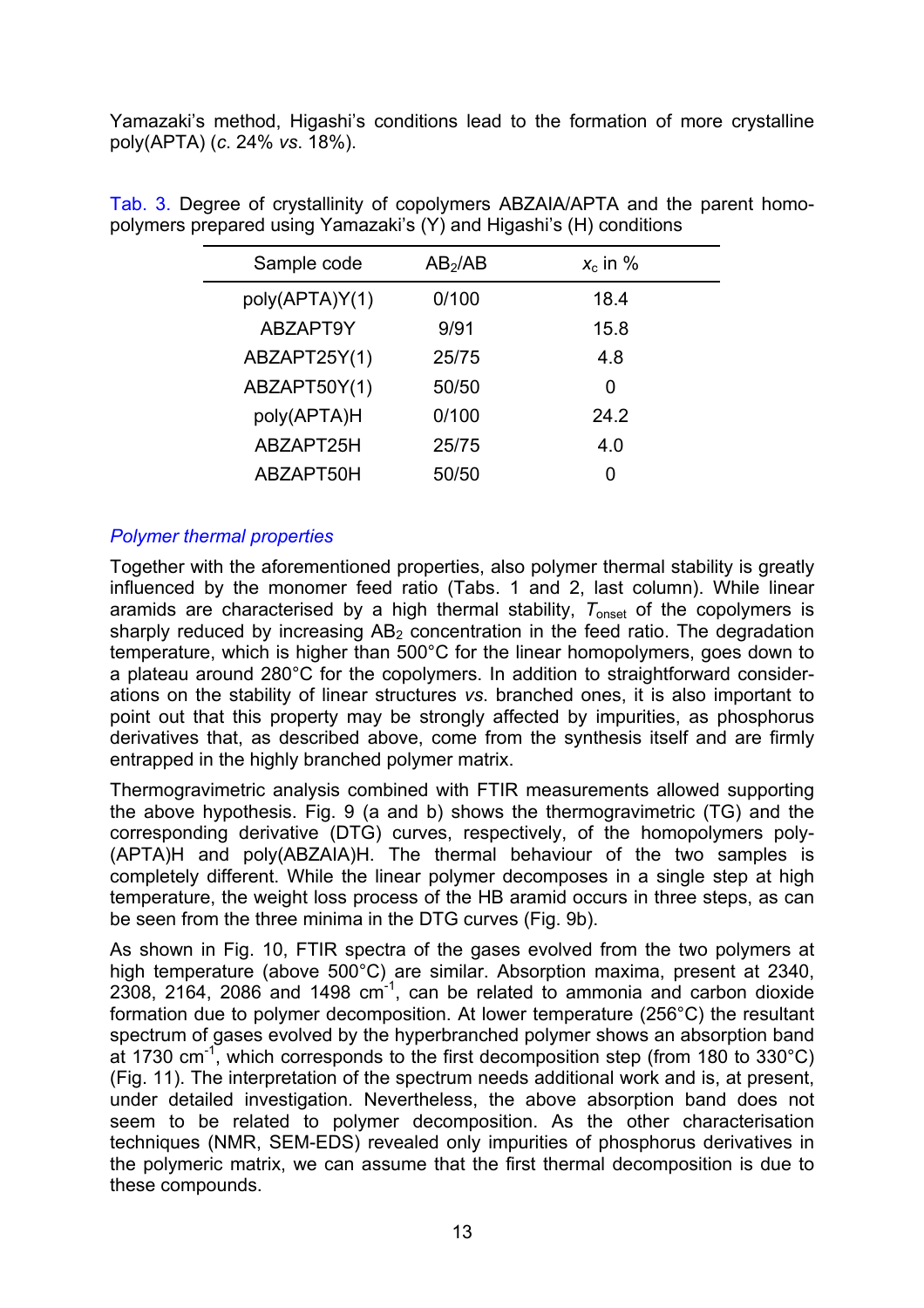

Fig. 9. (a) TG curves of poly(APTA)H and poly(ABZAIA)H; (b) DTG curves of poly(APTA)H and poly(ABZAIA)H

#### *LC polymer properties*

One of the most interesting features of HB aramids is the liquid crystalline (LC) behaviour of their concentrated solutions in organic solvent, such as DMF, DMAc, DMSO. This property, first observed by Kim [26], was found also for other hyperbranched structures, including our HB polyamides prepared from  $AB<sub>2</sub>$  monomers [15] and  $A_2$  +  $B_3$  reactants [21]. The LC behaviour, not yet fully clarified, was related to the tendency of the polymers to form aggregates in solution. It is worth mentioning here that the above structures give also rise to thermotropic LC films.

In order to study the influence of the polymeric structure on this property, DMSO solutions of two soluble polymers (the hyperbranched polymer poly(ABZAIA)Y and the copolymer ABZAPT91Y) were prepared. It was noticed that the concentration, at which shear birefringence starts, changes for the two systems. While the HB polymer holds a critical concentration (*C'*p) at about 35 wt.-%, the solution of the copolymer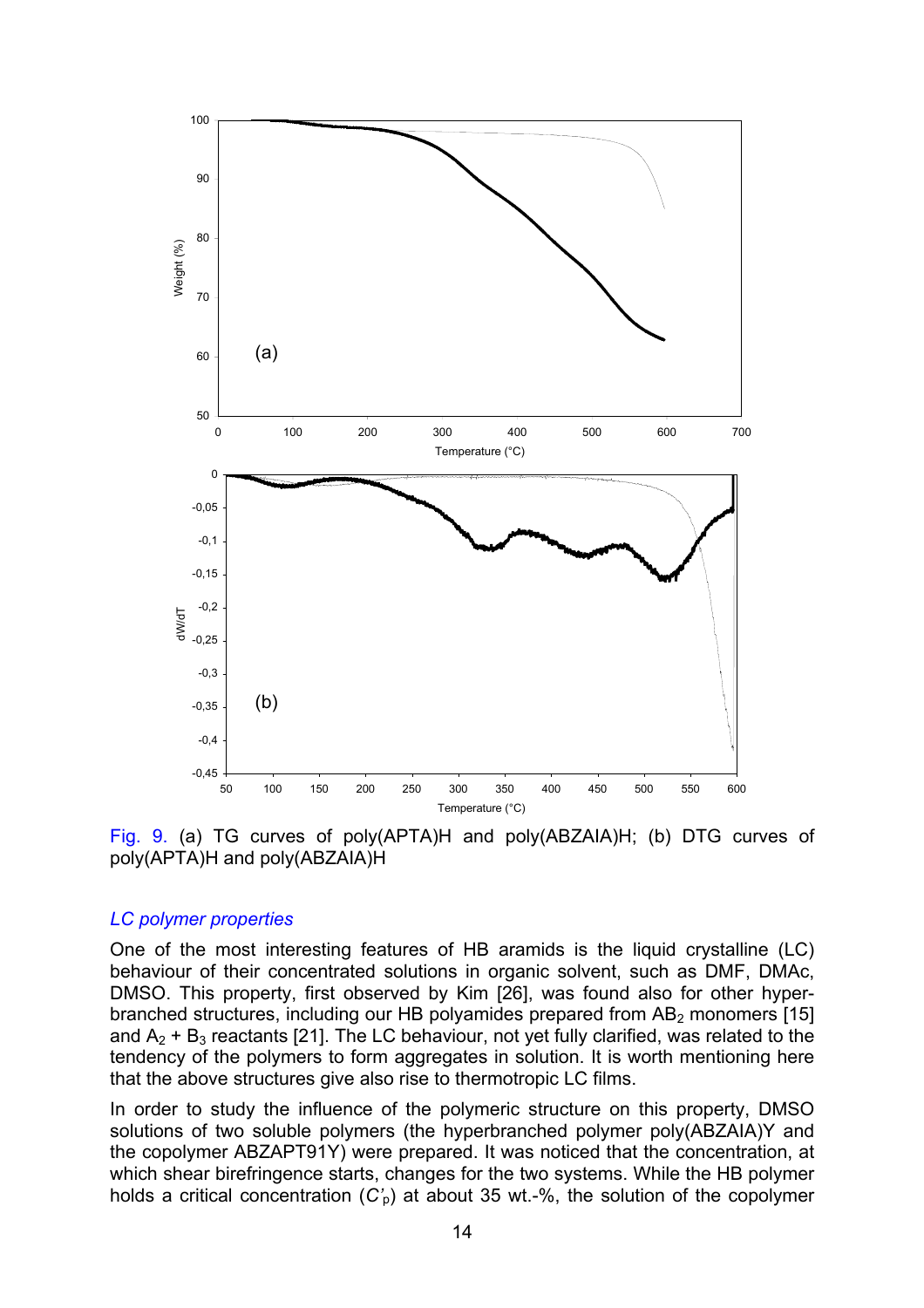becomes already birefringent at about 20 wt.-% (Fig. 12). This finding underlines that the critical concentration is linked to the monomer feed ratio, which is responsible for the resultant polymer structure. Indeed, a more linear and open structure seems to facilitate the polymer self-assembly in solution.



Fig. 10. FT-IR spectrum of gas evolved (a) from poly(ABZAIA)H at 520°C, and (b) from poly(APTA)H at 600°C



Fig. 11. FT-IR spectrum of gas evolved from poly(ABZAIA)H at 256°C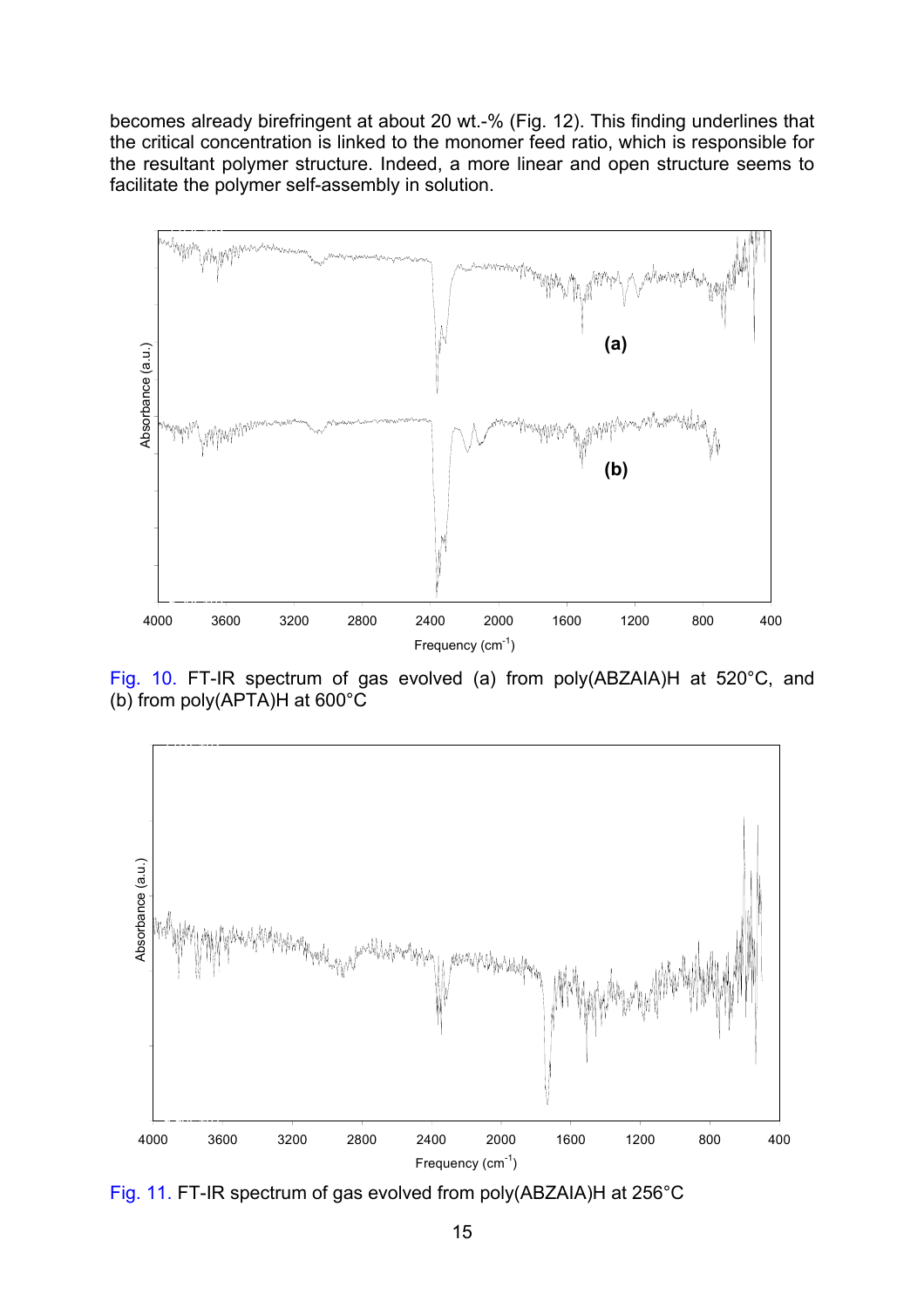

Fig. 12. Polarized light optical micrographs of (a) poly(ABZAIA)Y solution in DMSO (50 wt.-%) under shear at room temperature, and (b) ABZAPT91Y solution in DMSO (30 wt.-%) under shear at room temperature

A word of caution is, however, necessary, as birefringence in itself is not a sure proof of LC character, and additional experiments are necessary. However, analogies with previous HB aramid structures synthesized by us may justify the above speculation. Indeed, in that reference fully reversible thermotropic behaviour after repeated temperature cycles seems to strongly support true LC characteristics. At the same time, it has been demonstrated that the polymer properties in solution such as viscosity and solubility can be easily and finely tuned by changing the reaction parameters and the monomer feed ratio AB<sub>2</sub>/AB.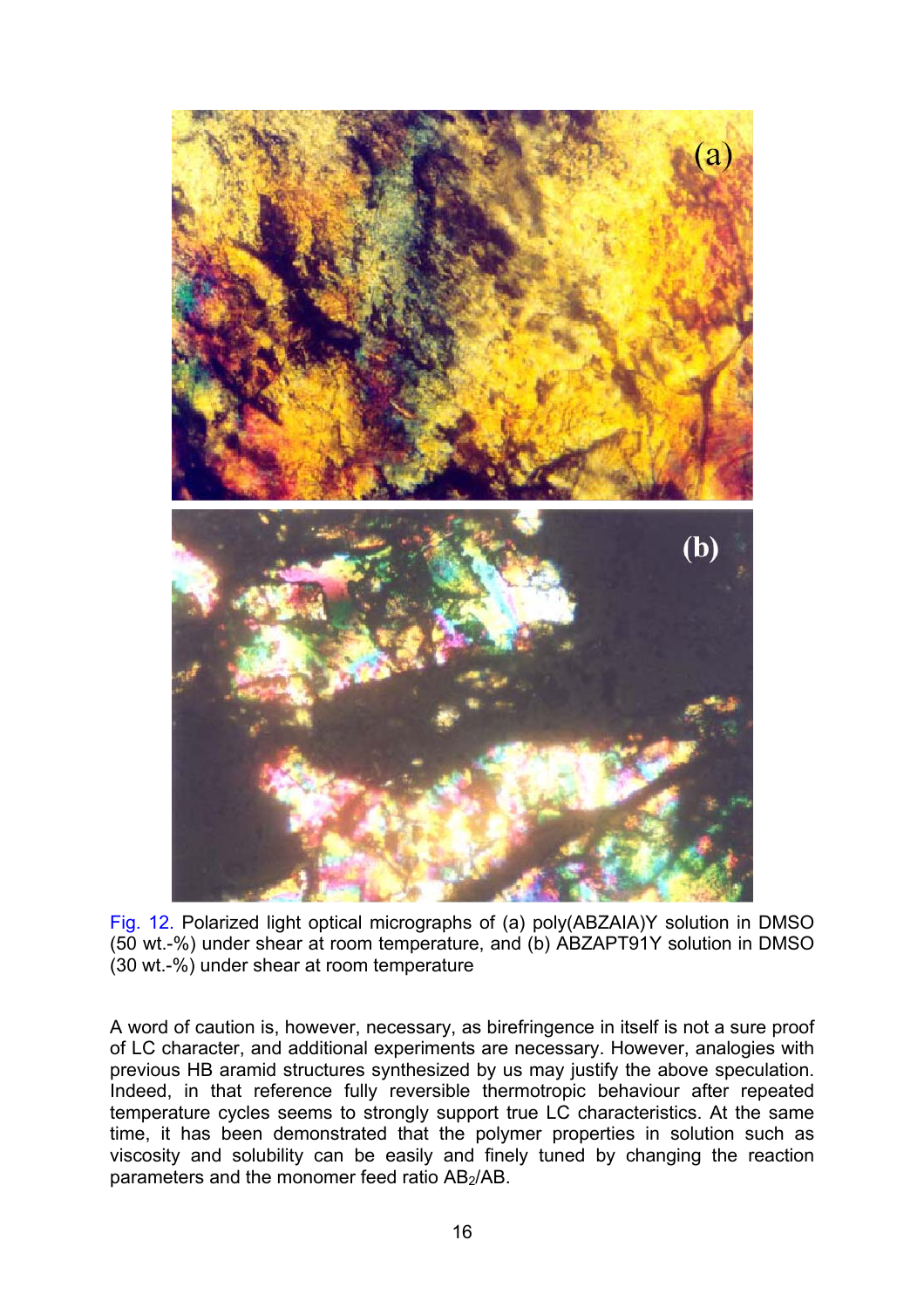#### **Conclusions**

Aramid copolymers were synthesized by direct polycondensation of (5-(4-aminobenzoylamino)isophthalic acid and *N*-(4-aminophenyl)terephthalamic acid, *i.e*., an  $AB<sub>2</sub>$  and AB monomer, following two synthetic methods. The linear polymer properties (solution viscosity, cristallinity, thermal degradation temperature) turned out to depend on the synthetic methods used and were influenced by the monomer feed ratio. Furthermore, the viscosity of copolymers characterised by a low  $AB<sub>2</sub>/AB$ monomer ratio and prepared by the two synthetic routes followed different trends. Preliminary results pointed out the possibility to influence also the anisotropization concentration by varying the monomer feed ratio.

Polymer characterisation demonstrated that phosphorus derivatives, coming from TPP, were not removed by extensive polymer purification and were largely concentrated in the hyperbranched structures. In particular, NMR studies revealed that strong ionic interactions took place between the polymer matrix and the P-containing compounds. The presence of the phosphorus derivatives could modify polymer properties such as the thermal degradation temperature. Our findings underline potential problems related to the use of this condensation agent in the preparation of hyperbranched polymers.

*Acknowledgement:* The precious help of Dr. Andrea Petretto in the experimental work related to copolymer synthesis is gratefully acknowledged. The authors thank Prof. B. Voit, IPF Dresden, for supporting the cooperation between the research groups in Genova and Dresden. Research funds from MIUR (PRIN) and Universities of Genova and Sassari are gratefully acknowledged.

[1] Flory, P. J.; "*Principles of Polymer Chemistry*", Cornell University Press, Ithaca, New York **1953**.

[2] Kricheldorf, H. R.; Zang, Q.-Z.; Schwarz, C.; *Polymer* **1982**, *23*, 1821.

[3] Kricheldorf, H. R.; Stöber, O.; Lübbers, D.; *Macromol. Chem. Phys*. **1995**, *196*, 3549.

[4] Jikei, M.; Fujii, K.; Yang, G.; Kakimoto, M.; *Macromolecules* **2000**, *33*, 6228.

[5] Fujii, K.; Jikei, M.; Kakimoto, M.; presented at *Polycondensation 2000*, Tokyo, September **2000**.

[6] Litvinenko, G. I.; Simon, P. F. W.; Müller, A. H. E.; *Macromolecules* **1999**, *32*, 2410.

[7] Litvinenko, G. I.; Simon, P. F. W.; Müller, A. H. E.; *Macromolecules* **2001**, *34*, 2418.

[8] Gaynor, S. G.; Edelman, S.; Matyjaszewski, K.; *Macromolecules* **1996**, *29*, 1079.

[9] Puskas, J. E.; Grasmüller, M.; *Macromol. Symp*. **1998**, *132*, 117.

[10] Ishizu, K.; Takeda, H.; Furukawa, T.; *Polymer* **2000**, *41*, 8299.

[11] Markoski, L. J.; Thompson, J. L.; Moore, J. S.; *Macromolecules* **2000**, *33*, 5315.

[12] Markoski, L. J.; Moore, J. S.; Sedijarevic, I.; McHugh, A. J.; *Macromolecules* **2001**, *34*, 2695.